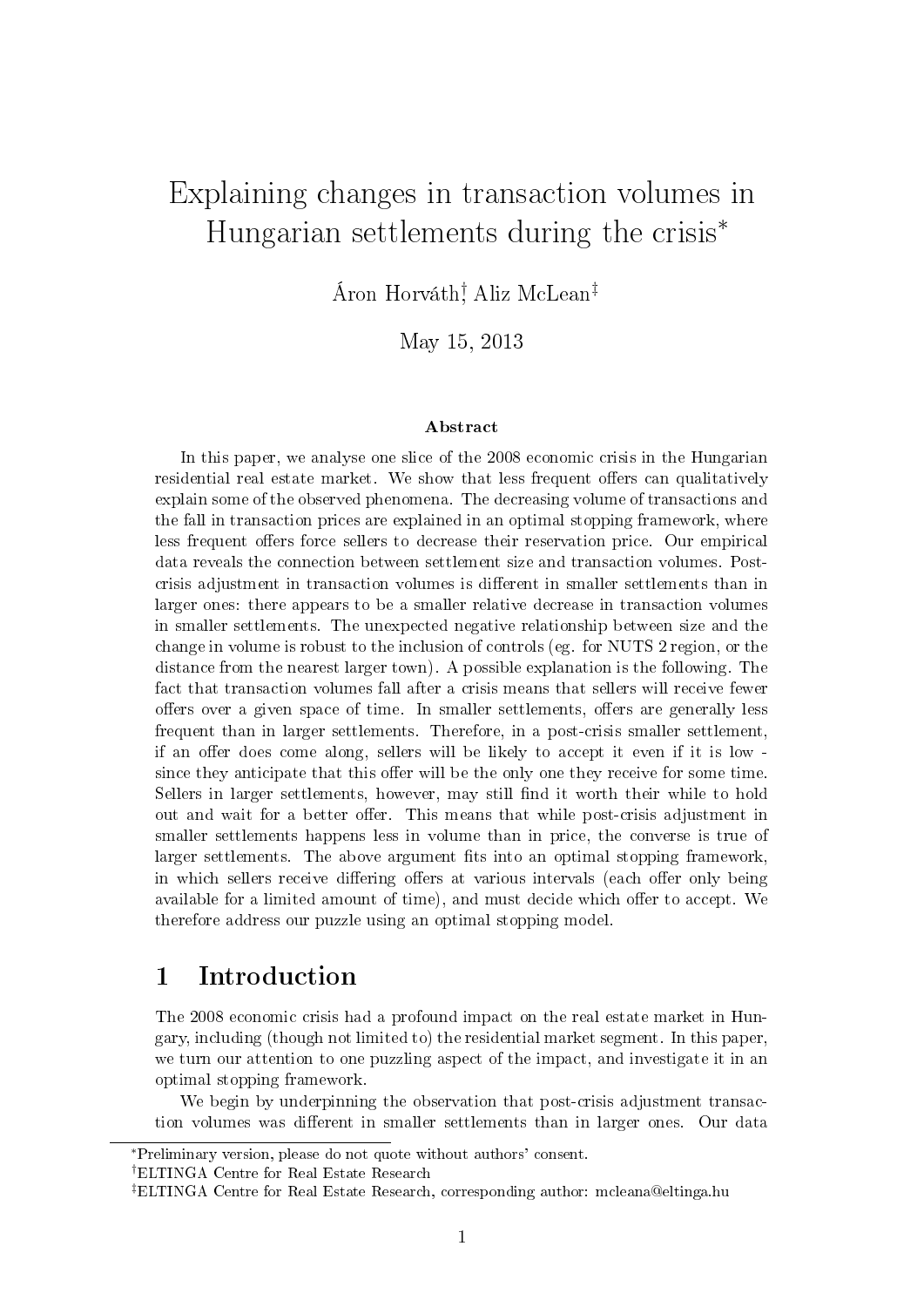shows, however, that contrary to popular belief, transaction volumes decreased relatively less in smaller settlements than in larger ones. This result is robust to the inclusion of various controls, various econometric specifications, and even differing approaches to measuring the dependent variable.

A possible explanation is the following. The fact that transaction volumes fall after a crisis means that sellers will receive fewer offers over a given space of time. In smaller settlements, offers are generally less frequent than in larger settlements. Therefore, in a post-crisis smaller settlement, if an offer does come along, sellers will be likely to accept it even if it is low - since they anticipate that this offer will be the only one they receive for some time. Sellers in larger settlements, however, may still find it worth their while to hold out and wait for a better offer. This means that while post-crisis adjustment in smaller settlements happens less in volume than in price, the converse is true of larger settlements. The above argument fits into an optimal stopping framework, in which sellers receive differing offers at various intervals (each offer only being available for a limited amount of time), and must decide which offer to accept. We therefore address our puzzle using an optimal stopping model, based on the well-known "house-selling problem".

"Optimal stopping" entails choosing a point in time to take a given action to maximize expected payoffs. The decision is based on random variables observed sequentially. In our case, a person attempting to sell their house is the decisionmaker, who receives various offers for her house. According to Ferguson  $(2013)$ , the house-selling problem was first introduced by MacQueen and Miller (1960), Derman and Sacks (1960), Chow and Robbins (1961) and Karlin (1962) in the case when the seller can go back and accept offers from previous time periods. The case where there is no such possibility (an offer once rejected is lost forever) was described by the aforementioned Chow and Robbins (1961). As noted in Ferguson (2013), the house-selling problem shares much with the job search problem in economics, in which a worker is searching for a job, and must decide whether to accept a current offer or wait for another. This problem is attributed to George Stigler  $(1961)$  and (1962).

The structure of the paper is the following. Section 2 introduces the empirical results we have reached, first introducing Hungary's settlement structure and then focusing on transaction volumes. Section 3 shows the essentials of our theoretical model. Section 4 concludes.

## 2 Some empirical observations on the Hungarian residential housing market

In this section, we present and describe our data and calculate some descriptive statistics, focusing on the relationship between settlement size and transaction volumes. We first introduce the very basic facts regarding settlements in Hungary. We then move on to transaction volumes and how they changed in response to the 2008 economic crisis.

### 2.1 Hungary's settlement structure

There are 3152 settlements in Hungary altogether for a population of around 10 million.<sup>1</sup> The country is divided into 7 regions (NUTS 2 according to the European

<sup>&</sup>lt;sup>1</sup>While the number of settlements changes very slightly over time due to settlements joining and breaking up, these changes are not relevant to our investigation, and we can therefore ignore them.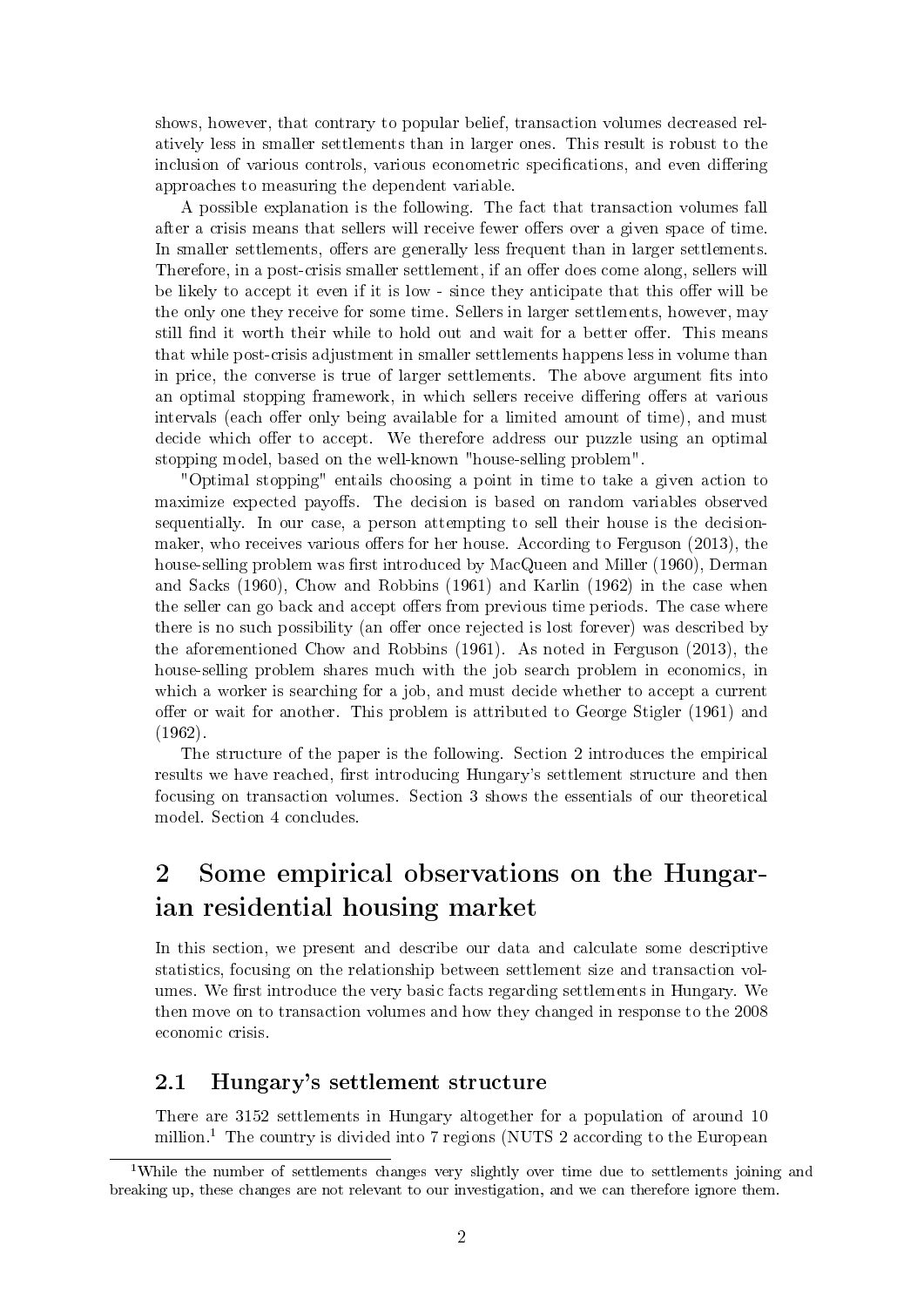Union's statistical classification), 19 counties (in addition to the capital city, NUTS 3), and 174 micro-regions (NUTS 4). Budapest is by far the largest settlement, with a population of over 1.7 million people, and a housing stock close to 900 000. The runner-up is county centre Debrecen with its population of just over 200 thousand people in around 90 thousand dwellings - a mere tenth of Budapest's. In the remainder of this paper, we will focus on housing stock as the descriptor of size.

Table 1 shows the number of settlements in various size categories. 61.6% of settlement fall into the smallest category, and have less than 501 dwellings, and 96.5% have at most 5000. We draw the line between "small" and "large" settlements at 5000 dwellings.

| Housing stock (number of dwellings) |      | Number of settlements Proportion of settlements |
|-------------------------------------|------|-------------------------------------------------|
|                                     |      |                                                 |
| 500 or less                         | 1943 | 61.6%                                           |
| 501-1000                            | 609  | 19.3%                                           |
| 1001-5000                           | 491  | 15.6%                                           |
| 5001-20000                          | 88   | 2.8%                                            |
| $20001$ or more                     | 21   | 0.7%                                            |
|                                     |      |                                                 |
| Sum                                 | 3152 | 100%                                            |

Table 1: Settlements by size

Table 2 shows the distribution of the housing stock by region. Regions are relatively well-balanced in terms of housing stock with the exception of Central Hungary, which contains the capital city Budapest and thus contains a disproportionate number of dwellings.

| Table 2: Housing stock by region |           |                                           |  |
|----------------------------------|-----------|-------------------------------------------|--|
| Region                           |           | Housing stock Proportion of housing stock |  |
|                                  |           |                                           |  |
| Southern Great Plain             | 595 138   | 14%                                       |  |
| Southern Transdanubia            | 402 414   | $9\%$                                     |  |
| Northern Hungary                 | 514 452   | 12%                                       |  |
| Central Hungary                  | 1 332 512 | 31\%                                      |  |
| Central Transdanubia             | 440 872   | 10%                                       |  |
| Western Transdanubia             | 425 368   | $10\%$                                    |  |
| Northern Great Plain             | 619 925   | 14\%                                      |  |
|                                  |           |                                           |  |
| Sum                              | 4 330 681 | $100\%$                                   |  |

We now turn our attention to our primary focus, transaction volumes in the settlements.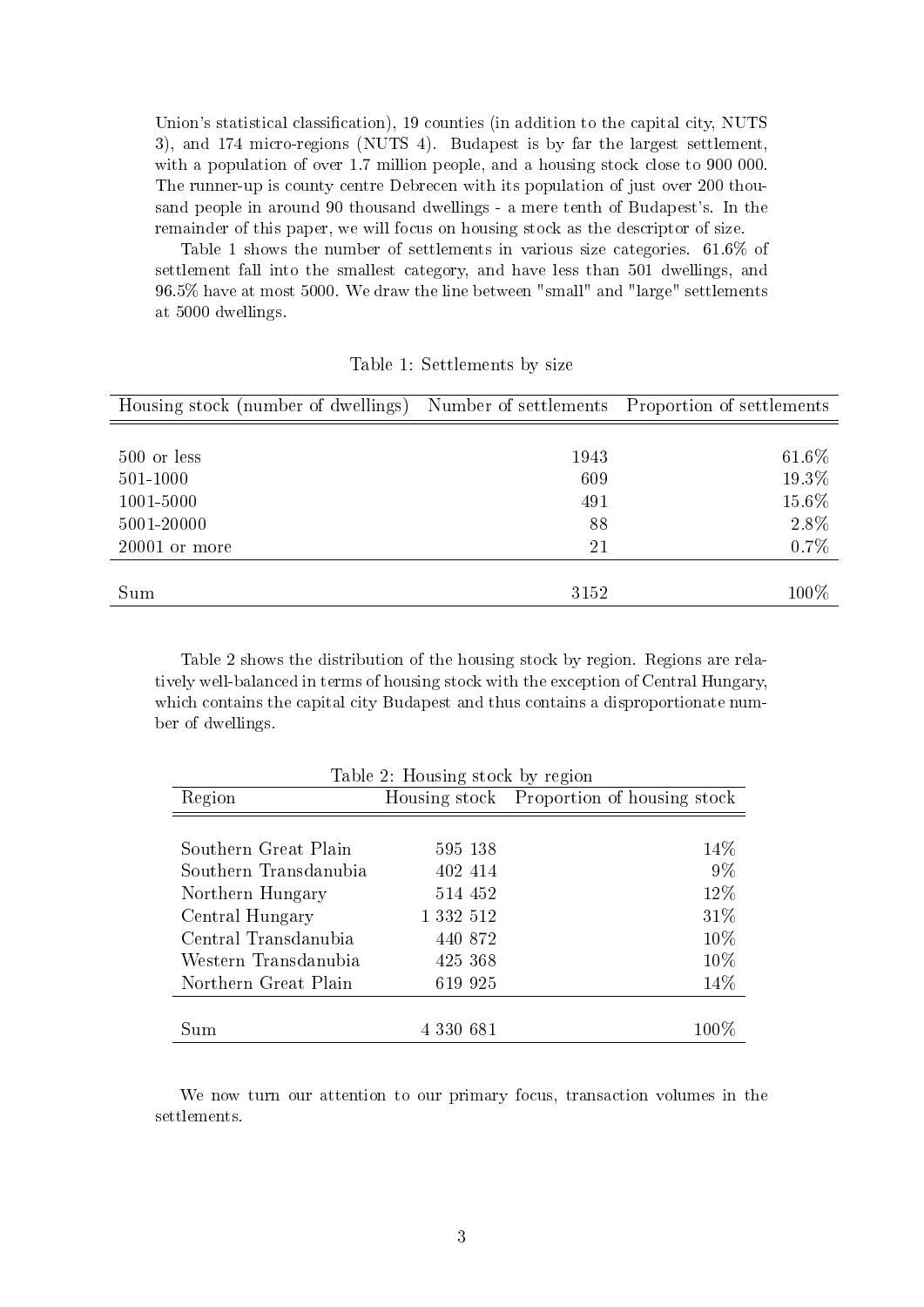#### 2.2 Transaction volumes

The housing market in Hungary was booming before the crisis. By 2008, prices had doubled compared to 2000, the equivalent to a 30% increase in real terms. By the third quarter of 2010, however, prices had plummeted to a level lower than in 2000 in real terms, and have continued to fall since.

Transaction volumes also reflect the changes wrought by the crisis. To track these changes, we will analyse data on the number of transactions completed in each settlement in Hungary, for each year from 2007 to  $2011<sup>2</sup>$  We define 2007 and 2008 as "pre-crisis" and 2009 to 2011 as "crisis" years. Data on settlement size is also available, both for the housing stock (number of dwellings) and the population. Our data on housing stock is from 2009, and we will assume that it remains constant over the period under investigation.<sup>3</sup>

Based on our sources, we first calculate the mean and median number of transactions per year per settlement pre- and post-crisis. The results can be seen in Table 3.

| Table 3: Number of transactions per year per settlement |    |             |  |
|---------------------------------------------------------|----|-------------|--|
| Time Period                                             |    | Mean Median |  |
|                                                         |    |             |  |
| Pre-crisis (2007-2008)                                  | 32 | 8%          |  |
| Crisis (2009-2011)                                      | 18 | $6\%$       |  |

Two things are apparent from Table 3. Firstly, that the number of transactions per year decreased dramatically following the outbreak of the crisis. We will investigate this relationship further in this section. Secondly, that the median is very much smaller than the mean. This is a natural result, since the distribution of transactions, similarly to the distribution of settlement size, is strongly skewed to the left.

Table 4 gives an overview of how transaction volumes have changed year by year. The dramatic drop post-2008 is immediately clear: volumes dropped over 40%.

| Year |         | Number of transactions Number of settlements where transactions took place |
|------|---------|----------------------------------------------------------------------------|
|      |         |                                                                            |
| 2007 | 191 170 | 2633                                                                       |
| 2008 | 154 097 | 3010                                                                       |
| 2009 | 91 137  | 2964                                                                       |
| 2010 | 90 271  | 2890                                                                       |
| 2011 | 87 730  | 2905                                                                       |

Table 4: Transaction volumes over time

It is worth looking at the fraction of dwellings traded compared to the total number of dwellings in each settlement: this results in comparable numbers across settlements. Figure 1 shows these numbers for five settlement size categories, for

<sup>2</sup>Data for 2012 was still incomplete at the time of writing, and we therefore omit it.

<sup>3</sup>Housing stock does, of course, change from one year to the next. However, the change is minor (especially post-crisis), and would have no important effect on our results.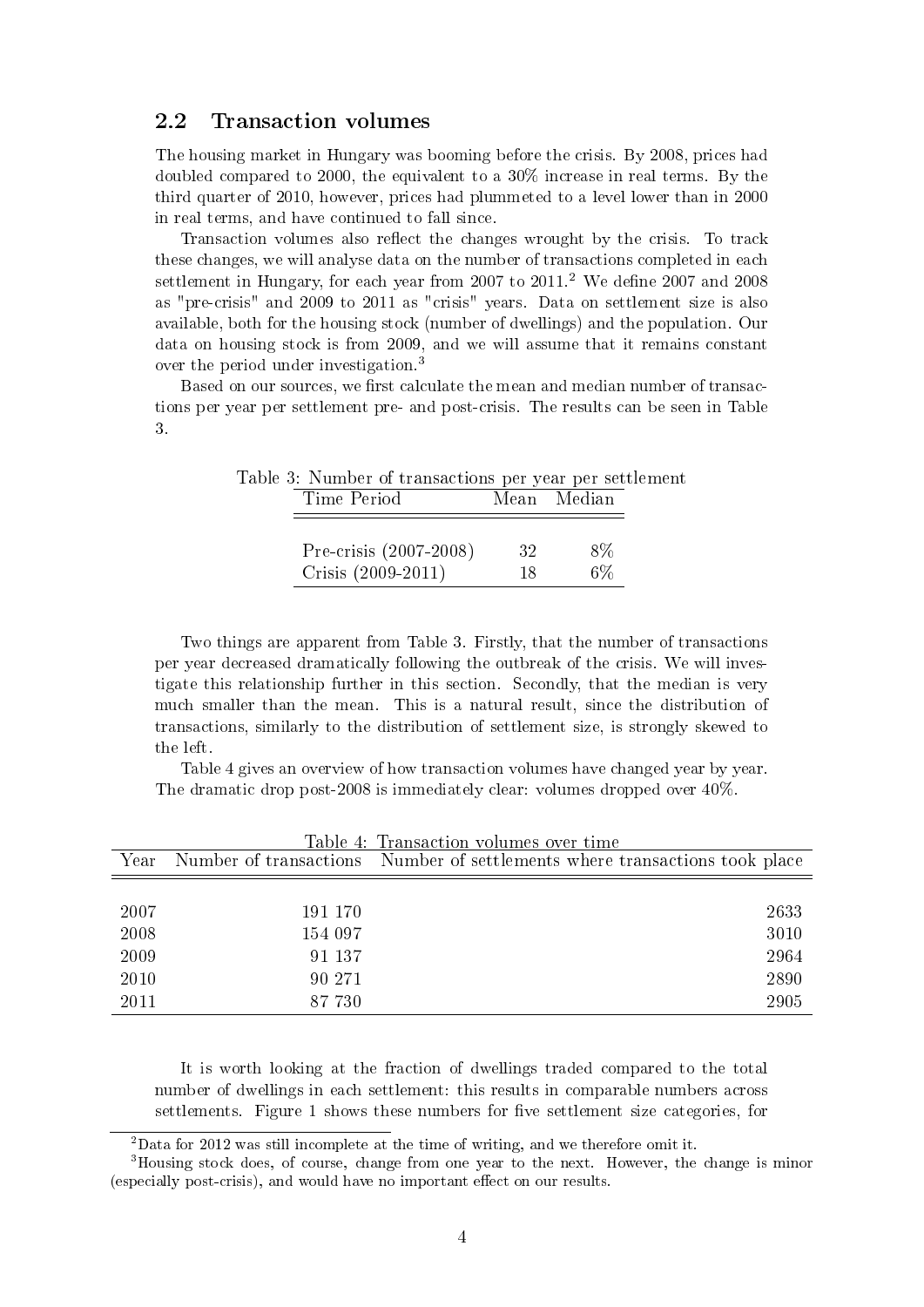2008 and 2011, and demonstrates that larger settlements have more active housing markets: a larger proportion of dwellings is traded each year. This is true both before and during the crisis, the difference is only one of magnitude, and again reflects the dramatic drop in transaction volumes due to the crisis.



Figure 1: Fraction of dwellings traded in a year, by settlement size category

We shall now focus on calculating the change in transaction volumes before and during the crisis. Since our central theme is the relationship of transaction volumes and settlement size, we are interested in relative changes in transaction volumes. Consider the following two ways for calculating a relative change for each settlement:

1. The difference in the average number of transactions per year before and during the crisis, divided by the number of transactions pre-crisis.

$$
\Delta T_{Relative} = \frac{T_{during} - T_{before}}{T_{before}} \tag{1}
$$

2. The difference in the average number of transactions per year before and during the crisis, divided by housing stock.

$$
\Delta T_{Housing} = \frac{T_{during} - T_{before}}{Housing} \tag{2}
$$

The first case is a classical relative change, which eliminates units of measurement. The second controls for size more explicitly by measuring the change in the proportions of dwellings traded before and during the crisis. Arguments can be made in favour of using either, and we will make use of both. However, we generally prefer the second case.

To investigate how the drop in transactions was distributed among smaller and larger settlements, we compare the average yearly transaction volume between 2009- 2011 with that between 2007-2008, using the  $(T_{during} - T_{before})/Housing$  method of calculating changes, for each settlement. Figure 2 shows the results for various settlement sizes.

It is apparent that a larger housing stock implied a larger relative change in transaction volumes, that is: transactions volumes decreased less, relatively, in smaller settlements than in larger ones. The cut-off point between "small" and "large" settlements can be drawn at around 5000 dwellings. The next step is to verify that this relationship is robust to the inclusion of controls. Several possible controls may come to mind. As location is always key in real estate, firstly it makes sense to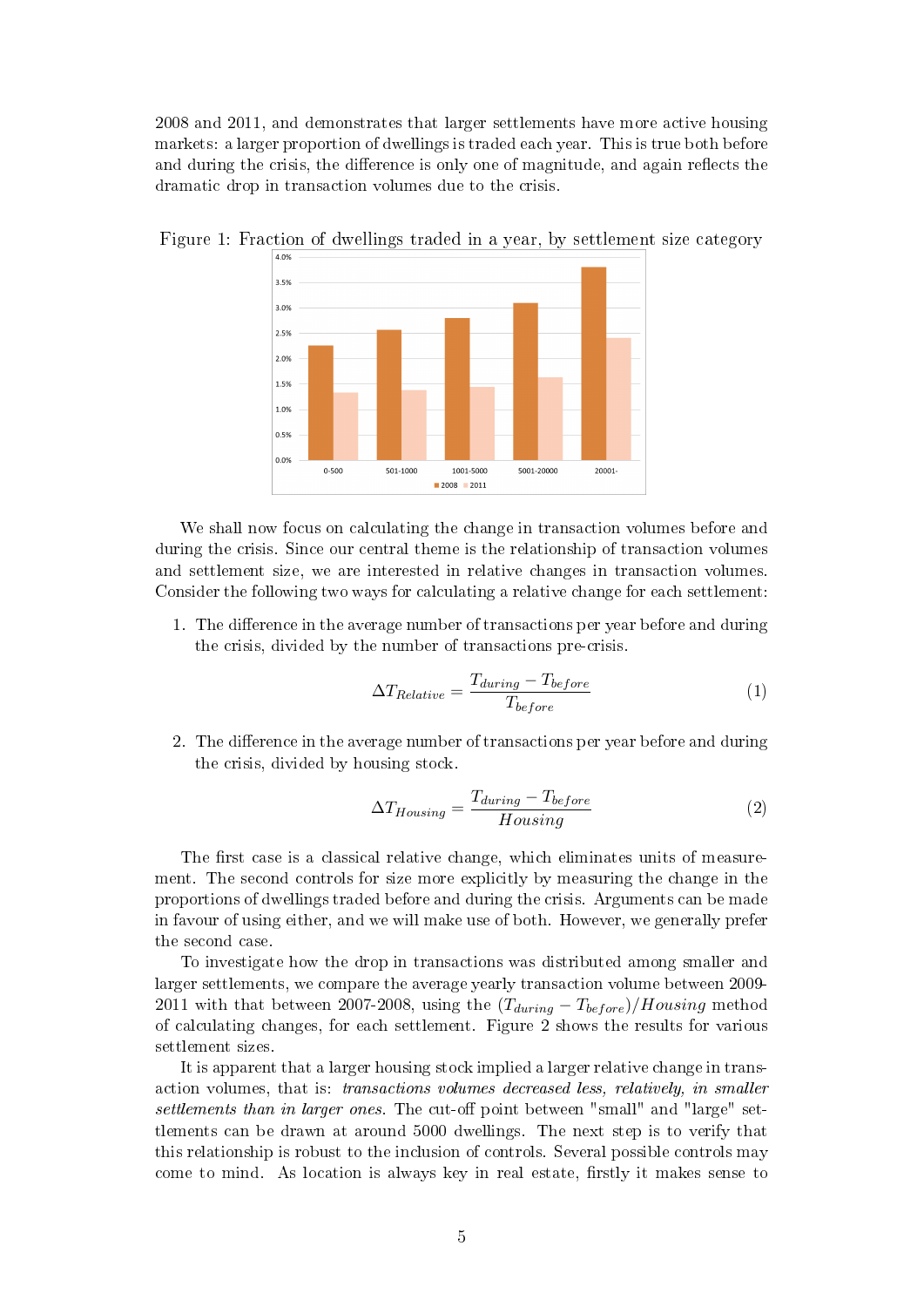

Figure 2: Average change in transaction volumes by housing stock, 2009-2011 vs. 2007- 2008

introduce controls with regard to it. We control for "absolute" location by introducing dummy variables to represent the seven NUTS 2 regions of Hungary. "Relative" location may also be important, and we control for it by including the distance (in kilometres) from the nearest centre of a micro-region (NUTS 4), which essentially corresponds to the nearest town where most services are available.

The exact results of regressions are not especially important and we will not interpret them numerically. Prices and transaction volumes influence one another. and their complex relationship is one of the main themes of this paper. We make no claim that price were exogenous in such regressions. However, is it noteworthy that in every specification of the regressions, our main explanatory variable, housing stock, is significant and has a negative sign. Table 5 shows some of the specifications and results.

| Dependent variable       | $\Delta T_{Housing}$     | $\Delta T_{Housing}$       | $\Delta T_{Relative}$                                                                                | $\Delta T_{Relative}$ |
|--------------------------|--------------------------|----------------------------|------------------------------------------------------------------------------------------------------|-----------------------|
|                          |                          |                            |                                                                                                      |                       |
| Housing stock            |                          |                            | $-5.12 \times 10^{-7***}$ $-4.32 \times 7^{***}$ $-1.19 \times 10^{-5***}$ $-8.97 \times 10^{-6***}$ |                       |
| Region dummies           | Yes                      | Yes                        | Yes                                                                                                  | <b>Yes</b>            |
| Distance to nearest      | Yes                      | Yes                        | Yes                                                                                                  | Yes                   |
| centre of a micro-region |                          |                            |                                                                                                      |                       |
| Difference in average    | No                       | Yes                        | $\rm No$                                                                                             | Yes                   |
| price                    |                          |                            |                                                                                                      |                       |
| Number of observations   | 3140                     | 2285                       | 2987                                                                                                 | 2283                  |
| R-squared                | 10.97%                   | $15.51\%$                  | 11.01\%                                                                                              | 14.71%                |
|                          | $\cdot$ $\sim$<br>$\sim$ | $1007$ ** $F07$<br>$\star$ | ***<br>$-107$                                                                                        |                       |

Table 5: Regresion results

Significance levels:  $*: 10\%, **: 5\%, ***: 1\%$ 

The crisis, essentially a demand-side shock, implies that some adjustments in price and quantity must take place. If the crisis affected each settlement in the same way (empirically, of course, this is not so), it would make sense that if adjustment happens to a lesser extent in quantity (that is, in smaller settlements), it could happen more in price.

According to our data, however, there is no robust relationship between settlement size and price changes. Price adjustments, it appears, differ strongly by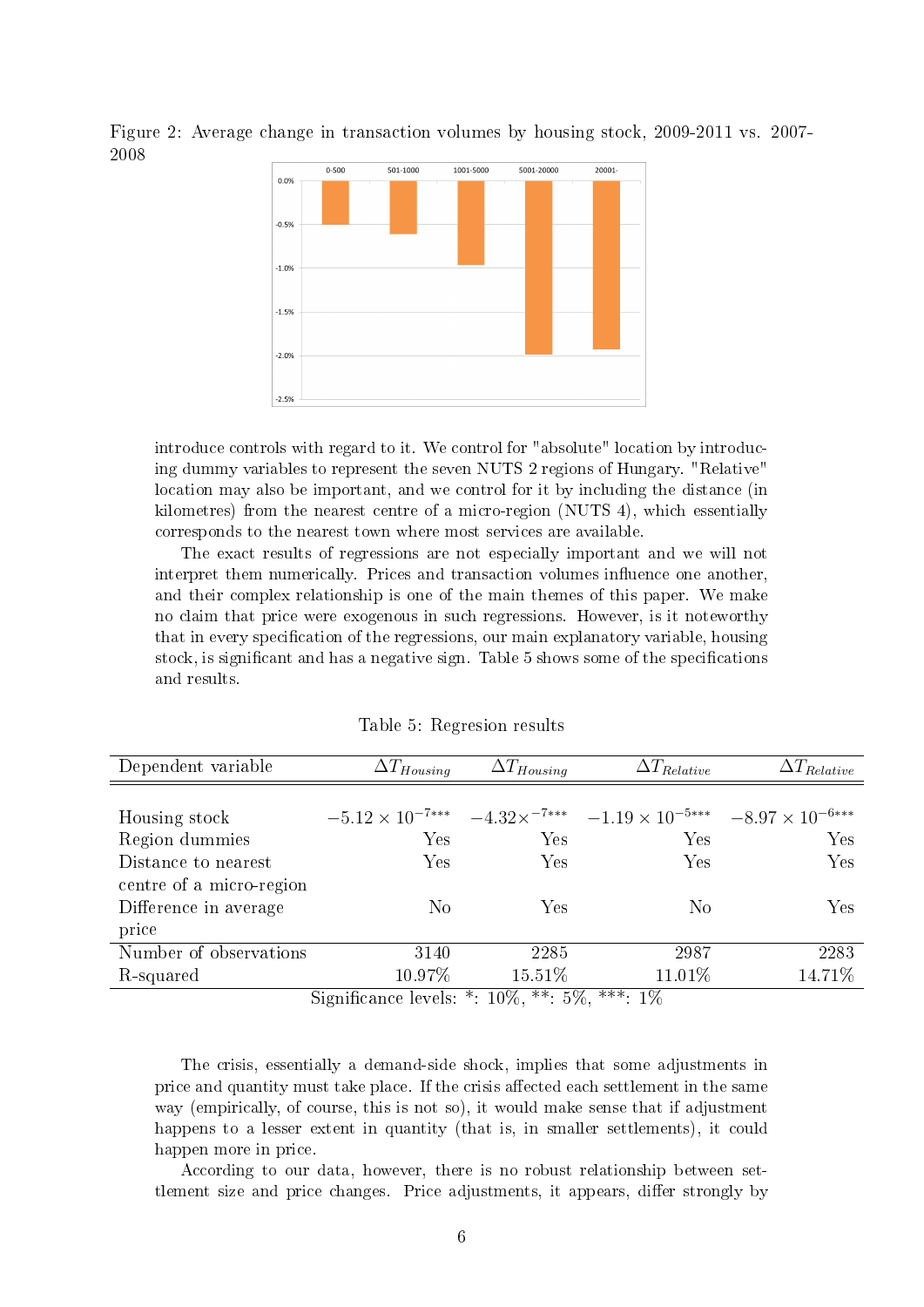location, but in contrast to transaction volumes, not by settlement size. Table 6 shows the correlation coefficient between the number of dwellings and the relative change in average price in the settlement between 2009-2011 and 2007-2008.

|                             | Table 6: Correlation coefficient      |
|-----------------------------|---------------------------------------|
| Correlation coefficient     | Settlement size (number of dwellings) |
| Difference in average price | $-0.0015$                             |

Measuring change in price and creating price indices is of course a complex issue in itself, especially when there are is not a sufficient number of transactions in order to reach reliable estimates. Several methods exits, but this is not the topic of this paper. The numbers we use below are "raw" price differences, which implies they are susceptible to composition bias, that is, that the composition (in terms of size, location and type, for example) of dwellings traded has changed in the wake of the outbreak of the crisis.

The basic statistics shown above served as inspiration for the theoretical part of this paper.

## 3 Optimal stopping: a possible modelling approach

#### 3.1 The house-selling problem

The basic problem is the following. The owner of a house wishes to sell his property. Offers are made to him, and following each offer, the owner decides whether to accept  $(1)$  or reject  $(0)$  the offer. This decision is final, that is, if an offer has been rejected. then it can never be recalled. The distribution of the offers is known to the seller. In our case, this distribution will be a uniform distribution with a given minimum  $(a)$ and maximum (b). There is, however, a cost associated with waiting for a further offer. This cost will be expressed through a discount factor. Theoretically, the seller may wait forever - there are an infinite number of periods. However, unless he sells, the house is worth nothing.

Solving the house-selling problem entails finding the owner's optimal stopping rule. Specifically, we will calculate the owner's reservation price (the smallest offer that he will accept) and the expected time of his decision to accept (how many periods he waits, in expected value, before receiving an offer which reaches his reservation price).

The size of settlements enters into picture in the form of the frequency of offers: in smaller settlements, offer arrive less frequently than in larger settlements. The fact that offers arrive at different frequencies for different settlements means that we must be very explicit about what we mean by a "time period". Consider the following definition: a period is defined from the point of view of the seller. For each seller, an offer arrives each period. If offers arrive once a year, then the time period for the given seller is one year, if they arrive monthly, then a period is one month long.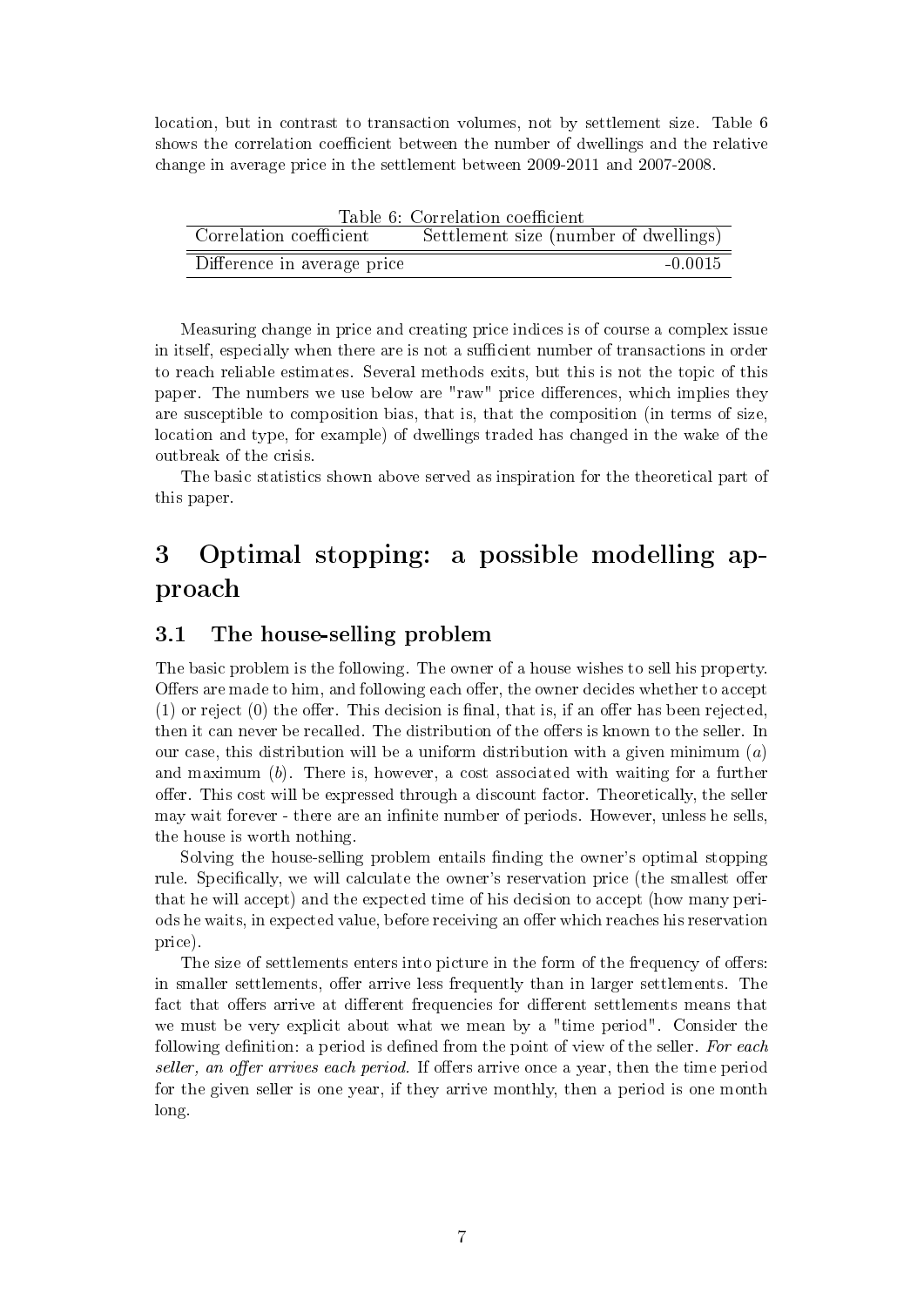#### 3.2 Deriving the reservation price

First, we will solve for the reservation price. Price will be denoted by  $P$ , the reservation price by  $P^*$ . There is also a discount factor. Traditionally, a yearly discount factor is used in the form  $1/(1+r)$ , and this is what we will use here. This entails making the implicit assumption that the *period* for this particular seller is one year. For the sake of simplicity, for now we can make this assumption, but it is by no means necessary. In, theory,  $r$  could be defined to mean a discount rate for any length of time.

Analytically, the solution looks like this. The Bellman equation of the problem is the following:

$$
V(P) = \max_{(0,1)} \left[ 0 + \frac{1}{1+r} EV(P'|P), P \right]
$$
 (3)

This equation defines  $P^*$ , the reservation price. We can find  $P^*$  from the following equation:

$$
\frac{1}{1+r}EV(P'|P^*) = P^*
$$
\n(4)

Since we have assumed that the offer are drawn from a uniform distribution with parameters  $(a, b)$ ,  $EV(P'|P^*)$  can be expressed in the following way:

$$
(1+r)P^* = EV(P'|P*) = P^* \frac{P^* - a}{b - a} + \frac{b - P^*}{b - a} \frac{P^* + b}{2}
$$
(5)

This leads to the following quadratic equation for  $P^*$ :

$$
P^{*2} - 2((1+r)b - ra)P^* + b^2 = 0
$$
\n(6)

The solutions are:

$$
P_{1,2}^{*} = ((1+r)b - ra) \pm (((1+r)b - ra)^{2} - b^{2})^{\frac{1}{2}}
$$
\n(7)

One of these solutions will fall outside the  $[a, b]$  interval, but the other, the reservation price we seek, will fall within it. To show how this works, let us look at a few numerical examples. The simplest case is, when in a uniform distribution,  $a = 0$  and  $b = 1$ . Further, we will make the assumption that  $r = 0.1$ , that is, 10%. Then the solutions are the following:

$$
P_1^* = 1.56 \tag{8}
$$

$$
P_2^* = 0.64\tag{9}
$$

Of these,  $P_2^*$  is relevant. If we shift b, the maximum upward to 2, leaving all else unchanged, the solutions are:

$$
P_1^* = 3.12 \tag{10}
$$

$$
P_2^* = 1.28\tag{11}
$$

Of these,  $P_2^*$  is possible. It is, in fact, exactly twice the result we got previously, where  $b = 1$ . Equation 7 explains this: the results react linearly to changes in b, as long as  $a = 0$ . Now let us shift the distribution to offers between  $a = 1$  and  $b = 2$ . that is, the spread is once again one, and  $r$  is unchanged at 0.1. The solutions are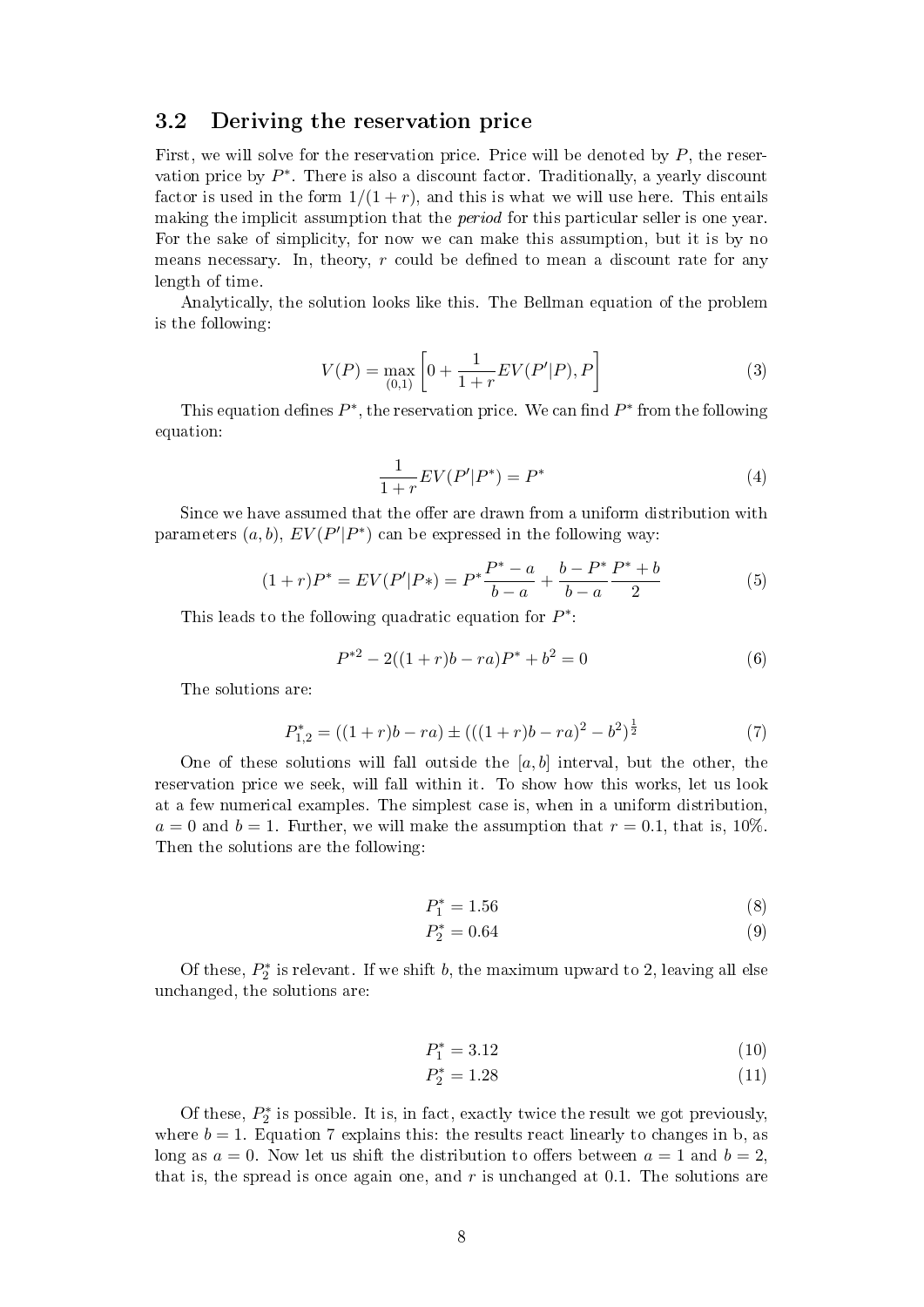the following:

$$
P_1^* = 2.74\tag{12}
$$

$$
P_2^* = 1.46 \tag{13}
$$

Of these,  $P_1^*$  is possible. Once both a and b are larger than 0, results do not react in a linear way to changes in the parameters. Even without looking at Equation 7 the reason is intuitively clear, and lies in the existence of a discount factor. If r is the same, but the minimum and maximum price shift upward, there is more to lose by waiting another period. It is interesting to note that the result is smaller than the simple expected value of the offer.

The analytical calculations presented here can be confirmed by simple simulations.

As discussed above, these results do not rely on periods being one year long. The important element is that the discount factor relate to the period at hand. If the yearly discount rate is r and the period is  $k$  years long, then the appropriate discount rate is  $(1+r)^k-1$ . This means, for example, that the monthly discount rate (where  $k = 1/12$ ) is  $(1+r)^{1/12} - 1$ . The following equation shows the solutions in this form:

$$
P_{1,2}^{*} = ((1+r)^{k}b - ((1+r)^{k} - 1)a) \pm (((1+r)^{k}b - ((1+r)^{k} - 1)a) - b^{2})^{\frac{1}{2}} \quad (14)
$$

#### 3.3 Deriving the expected time of stopping

The seller accepts the offer, ie. stops, when the offer reaches his reservation price. Therefore, the probability that he stops in the first period is simply

$$
\frac{b - P^*}{b - a} \tag{15}
$$

The probability that he stops in the second period is the product of two probabilities: the probability that he did not stop in the first period, and the probability that he will stop in the second:

$$
\frac{P^* - a b - P^*}{b - a b - - a} \tag{16}
$$

For the next periods, the situation is similar. The owner stops in the  $n^{th}$  period, for example, with the following probability.

$$
\left(\frac{P^*-a}{b-a}\right)^{n-1}\frac{b-P^*}{b-a} \tag{17}
$$

It is simple to verify that the sum of the probabilities equals 1: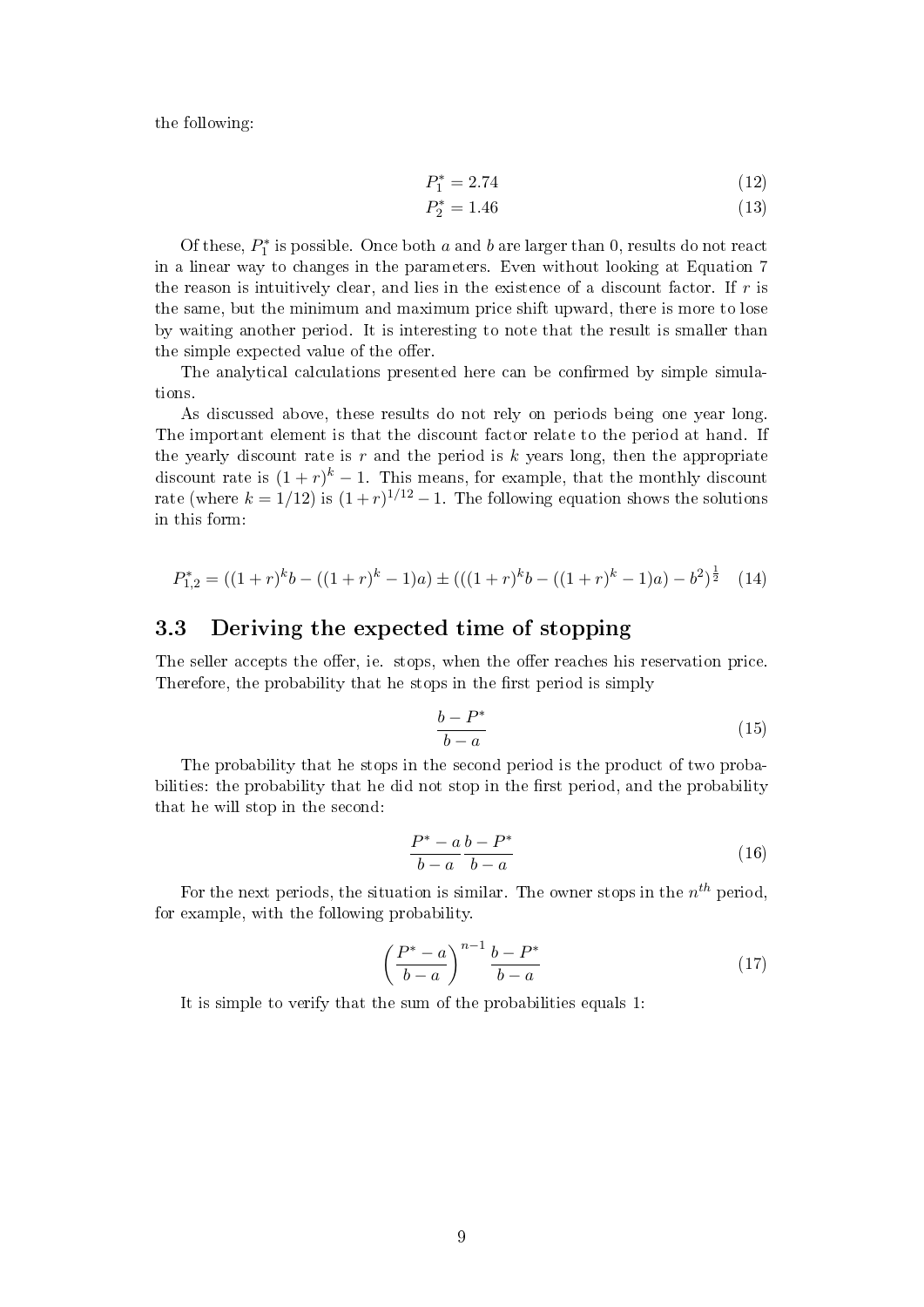$$
\frac{b - P^*}{b - a} \sum_{i=1}^{\infty} 1 + \frac{P^* - a}{b - a} + \left(\frac{P^* - a}{b - a}\right)^2 + \dots = \tag{18}
$$

$$
=\frac{b-P^*}{b-a}\frac{1}{1-\frac{P^*-a}{b-a}}=\tag{19}
$$

$$
= \frac{b - P^*}{b - a} \frac{b - a}{b - P^*} = \tag{20}
$$

$$
=1\tag{21}
$$

The expected period of stopping (denoted by  $T$ ) can then be calculated from the formula for expected value.

$$
E(T) = \frac{b - P^*}{b - a} + 2\left(\frac{P^* - a}{b - a}\right)\frac{b - P^*}{b - a} + \dots + n\left(\frac{P^* - a}{b - a}\right)^{n-1}\frac{b - P^*}{b - a} + \dots = (22)
$$

$$
= \frac{b - P^*}{b - a} * S.
$$
 (23)

$$
=\frac{b-a}{b-a} * S,\tag{23}
$$

where  $S$  is defined as

$$
S = 1 + 2\left(\frac{P^* - a}{b - a}\right) + \dots + n\left(\frac{P^* - a}{b - a}\right)^{n-1} + \dots
$$
 (24)

To gain the simple solution to  $E(T)$ , we multiply S by  $(P^* - a)/(b - a)$ :

$$
S\left(\frac{P^*-a}{b-a}\right) = \left(\frac{P^*-a}{b-a}\right) + 2\left(\frac{P^*-a}{b-a}\right)^2 + \dots + n\left(\frac{P^*-a}{b-a}\right)^n + \dots,\tag{25}
$$

and then subtracting Equation 25 from 24 results in:

$$
S - S\left(\frac{P^* - a}{b - a}\right) = 1 + \left(\frac{P^* - a}{b - a}\right) + \dots + \left(\frac{P^* - a}{b - a}\right)^{n - 1} + \dots,\tag{26}
$$

which simplifies to

$$
S\left(1 - \frac{P^* - a}{b - a}\right) = \frac{1}{1 - \frac{P^* - a}{b - a}}.\tag{27}
$$

This can also be written as

$$
S\left(\frac{b-P^*}{b-a}\right) = \frac{b-a}{b-P^*}.\tag{28}
$$

Therefore, S can be expressed as

$$
S = \left(\frac{b-a}{b-P^*}\right)^2.
$$
\n(29)

This means that the expected period of stopping is

$$
E(T) = \frac{b - P^*}{b - a} * S = \frac{b - a}{b - P^*}.
$$
\n(30)

As expected, if the distribution is fixed,  $E(T)$  depends only on the reservation price  $P^*$ , as defined in Equations 7 and 14.  $P^*$  in turn depends on the discount rate.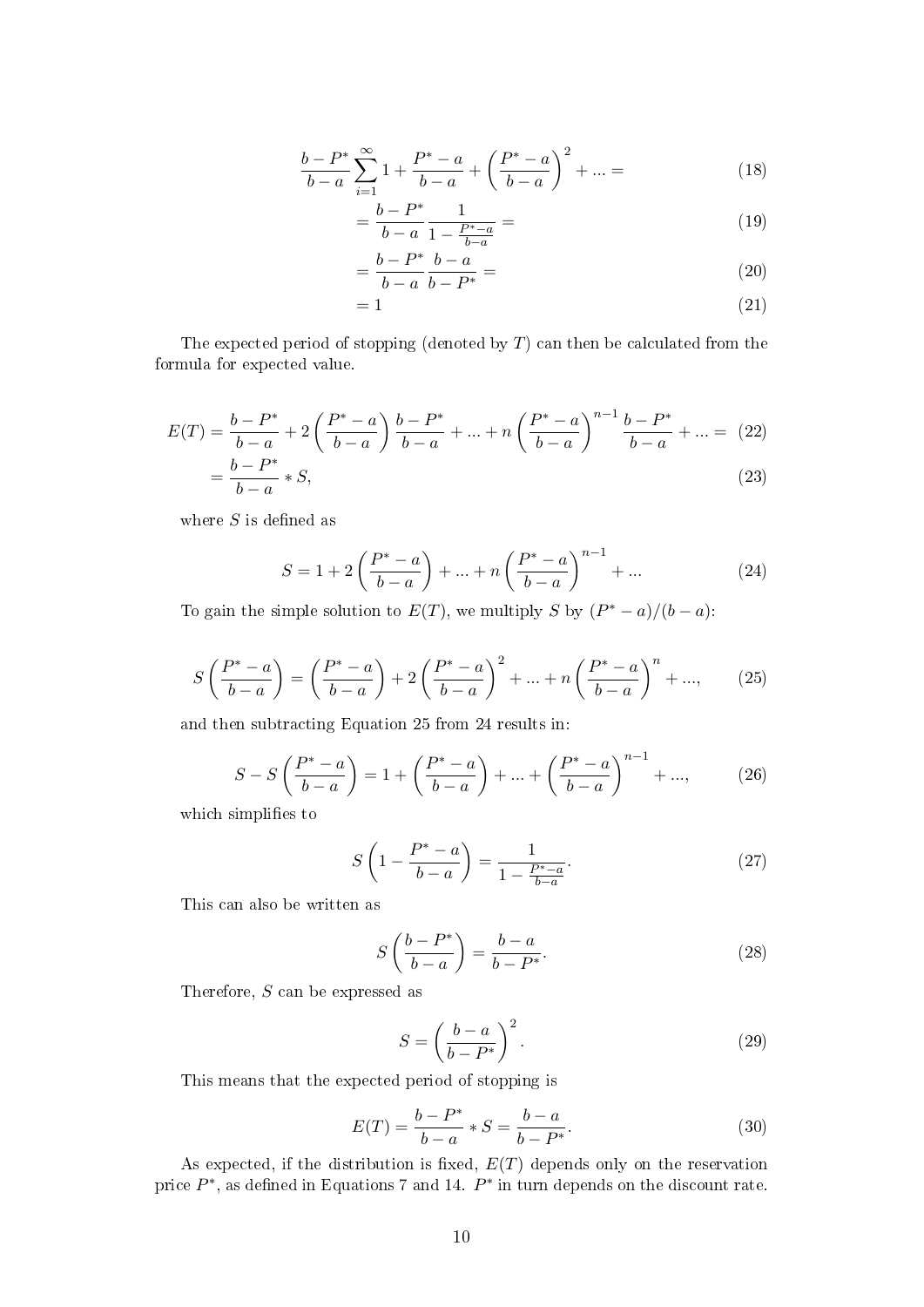Thus, a, b, r and k (all exogenous variables) define  $E(T)$  and  $P^*$  (our endogenous variables).

#### 3.4 Transaction volumes

Up until now, we have focused on the case of one seller. We now consider the case of settlements, where multiple sellers reside. As observed above, we identify settlement size as the frequency with which offers are made on a specific house. The larger the settlement, the more frequent the offers are. For the sake of simplicity, we assume that within a settlement, the frequency of offers received by sellers is identical.

A further assumption we make is that the number of houses for sale at any given time in a settlement is fixed. This implies that the number of transactions in any period is also fixed. Effectively, this means that if a house is sold, another one appears immediately on the market - altogether N houses per period. This assumption, while stringent, is not without merit. We are basically assuming that adjustment due to, for example, the crisis, does not affect the supply of houses for sale, but instead affects the frequency of offers (meaning that a period would become longer or shorter).

Under these assumptions, the long run equilibrium in the market can be expressed in the following way:

$$
N * \pi_{out1} + N * \pi_{out2} + N * \pi_{out3} + \dots = N,
$$
\n(31)

where N is the number of houses sold in equilibrium in a given period, and  $\pi_{outx}$ is the probability that a house is sold from the "generation" that entered the market x periods ago. We can also calculate the number of houses for sale in a given period, which equals:

$$
N + N * \pi_{in1} + N * \pi_{in2} + N * \pi_{in3} + ..., \qquad (32)
$$

where  $\pi_{inx}$  is the probability that a seller has refused x offers on the market. This can be further expressed as

$$
N(\pi_{in1} + \pi_{in2} + \pi_{in3} + ...) =
$$
\n(33)

$$
= N \left( \frac{P^* - a}{b - a} + \left( \frac{P^* - a}{b - a} \right)^2 + \left( \frac{P^* - a}{b - a} \right)^3 + \dots \right) = \tag{34}
$$

$$
=N\left(\frac{1}{1-\frac{P^*-a}{b-a}}\right)=\tag{35}
$$

$$
=N\frac{b-a}{b-P^*}\tag{36}
$$

To sum up, this means that  $N$  transactions takes place out of a for sale housing stock of  $N\frac{b-a}{b-P^*}$  houses each period, and settlements differ in how long that period actually is. The fraction of houses traded in a period (which we wll denote by  $A$ ) is therefore

$$
A = \frac{N}{N \frac{b-a}{b-P^*}} = \frac{b-P^*}{b-a}.
$$
\n(37)

This is actually an acceptance rate: in a period, everyone receives an offer, and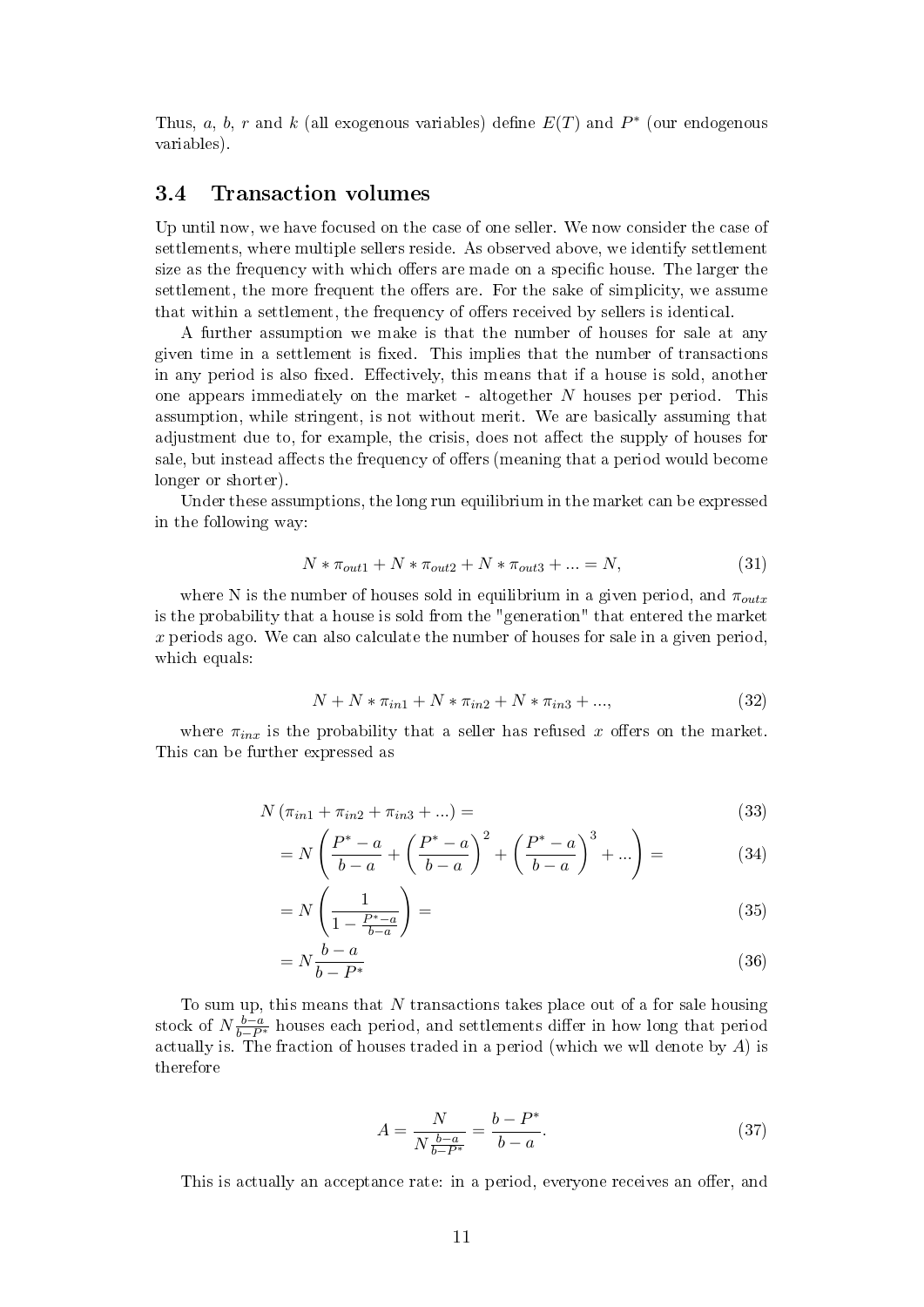the fraction of them shown in Equation 37 accept. As a numerical example, the convex curve in Figure 3 shows this acceptance rate for various offer frequencies, for the case where the yearly discount rate r is  $3\%$ , and  $b = 2a$ .

To understand the concave curve in Figure 3, we return to the notion of several settlements. We have introduced the idea of several settlements, but until now have always focused on one settlement only, with its own individual period length. However, if we wish to compare settlements with different period lengths, that is, different frequencies of offers arriving, we need to standardise the above result for the acceptance rate. A logical approach is to standardize to a year. In Section 3.2 we introduced the possibility of using  $k$  to signify the length of a period as compared to one year (at one year,  $k = 1$ ). If a period is one month (ie. an offer arrives every month), then  $k = \frac{1}{12}$ , and if it is 2 years long, then  $k = 2$ . A standardised expression for the transaction volume over stock for sale in a year (which we will denote by  $F$ ). is then:

$$
F = \frac{b - P^*}{b - a} * \frac{1}{k}.
$$
\n(38)

Figure 3: Transactions and offer frequency: a numerical example



The fact that  $A$  is increasing in  $k$  and  $F$  is decreasing in it as seen in Figure 3 is not dependent on the specific values chosen for  $a, b$  and  $r. P^*$  increases with the frequency of offers, that is, the earlier the next batch of offers is expected in a settlement, the higher the reservation price. It follows that the probability of acceptance will be lower. F is decreasing in k: if offers arrive less frequently the fraction of houses traded from among those available, standardised to a year, will grow smaller.

The formulas above make it possible to simulate our pre-crisis and crisis situation described in Section 2. We introduce this with a simple, numerical example and will expand on the topic at a later date. Imagine that pre-crisis in a "large" settlement, offers are made every six months  $(k = \frac{1}{2})$  $\frac{1}{2}$ , whereas in a "small" settlement, offers arrive only once every year  $(k = 1)$ . However, due to the crisis, the time period lengthens by one month in each case. Assuming, as in Figure 3 that  $r = 3\%$  and  $b = 2a$ , this means that F decreases by 7.82% for the large settlement but only by 4.21% for the small settlement.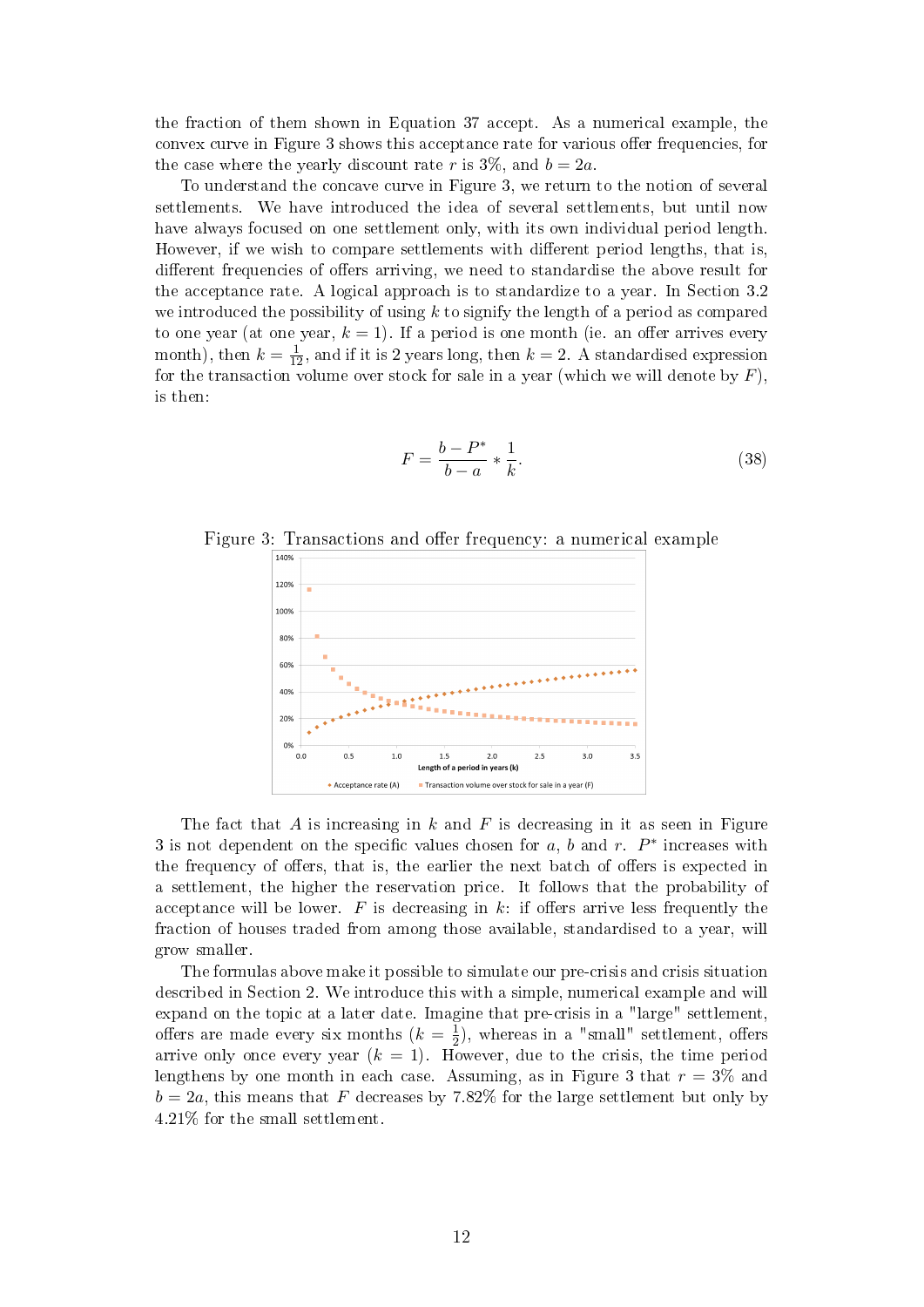### 4 Conclusions and further work

In this paper, we analysed one slice of the 2008 economic crisis in the Hungarian residential real estate market. We showed that less frequent offers can qualitatively explain part of the observed phenomena. The decreasing volume of transactions and the fall in transaction prices were explained in an optimal stopping framework, where less frequent offers force sellers to decrease their reservation price. Our empirical data revealed the connection between settlement size and transaction volumes. Postcrisis adjustment in transaction volumes is dierent in smaller settlements than in larger ones: there appears to be a smaller relative decrease in transaction volumes in smaller settlements. The optimal stopping framework could also explain this surprising phenomenon.

This work is preliminary and incomplete. Further work will give a detailed description of housing price behaviour according to settlement size, and quantitative analysis is also needed for the identification of the size of the shock, specifically, income change in settlements. In relation to the model, further work will analyse the results in a more detailed fashion, and attempt to calibrate the model using plausible empirical data.

This is a work in progress, please do not quote without authors' consent.